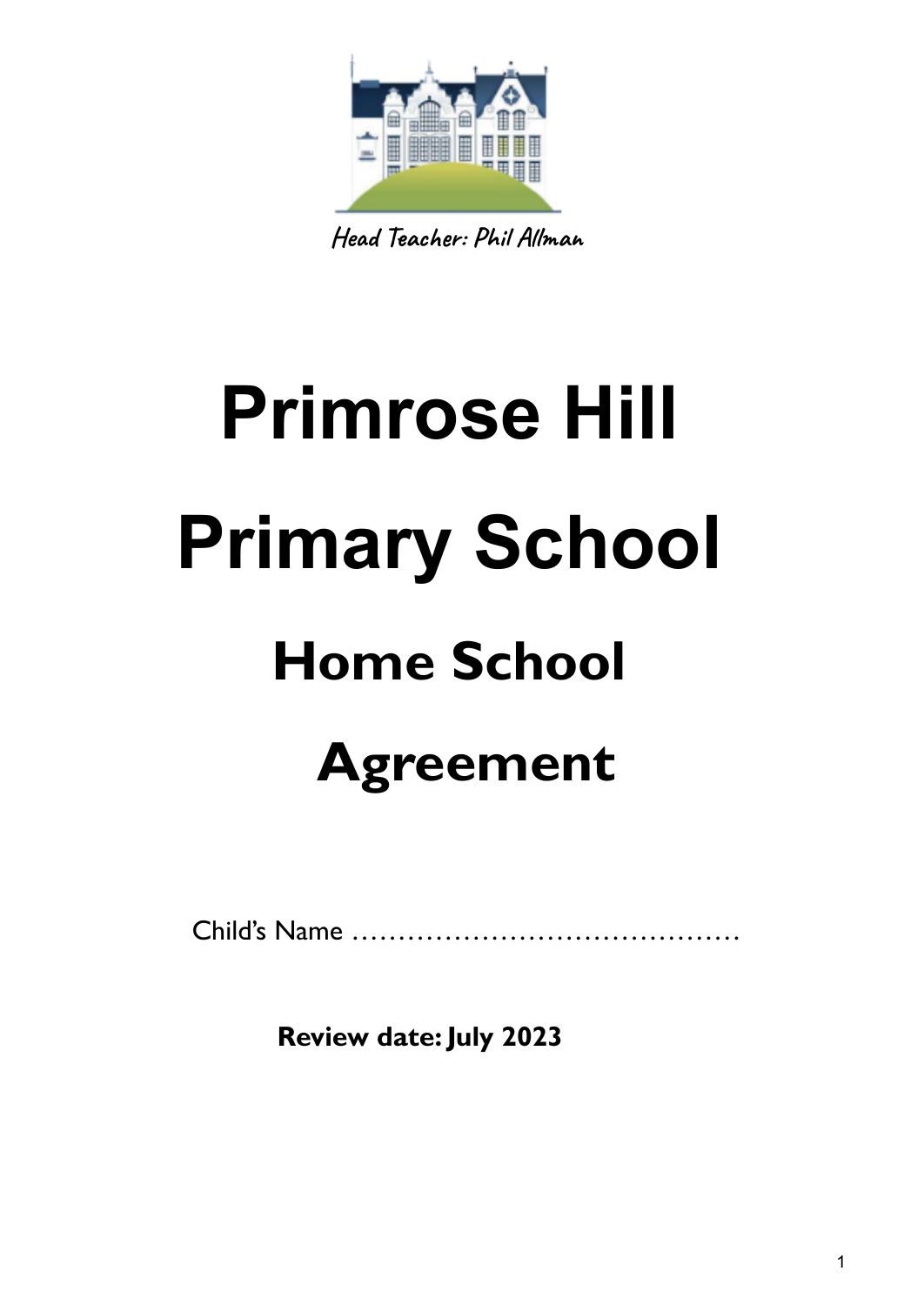# **Primrose Hill Primary School**

## **At Primrose Hill children, parents, carers and staff work as partners.**

#### **Together we agree to:**

• Work together to help our children do their best and praise them for what they achieve

• Teach our children to respect each other and the adults who care for them  $\cdot$ Respect and value our differences **other people's cultures** • Teach our children how to be safe

## **The school agrees to:**

• Teach every child a broad and balanced curriculum, built around the core National Curriculum and EarlyYears Foundation Stage

• Teach every child at the level that best suits his or her progress, including focused support to meet a child's learning needs wherever necessary • Provide a safe, happy, welcoming and stimulating environment in which to learn  $\cdot$  Suggest appropriate tasks and well chosen resources for home learning • Celebrate the children's efforts in a variety of different ways • Look after each child's health and wellbeing and provide a structure that reinforces positive behaviour

• Communicate with parents and carers about their child's development and progress, both informally and formally, in an annual written report, through parent-teacher consultations and promptly at any other times should the need arise

• Keep parents informed and involved about general school matters, advising on what children will be learning and how parents can support this at home  $\cdot$ Provide children with safe access to on-line resources to supplement school learning and to create home learning outcomes.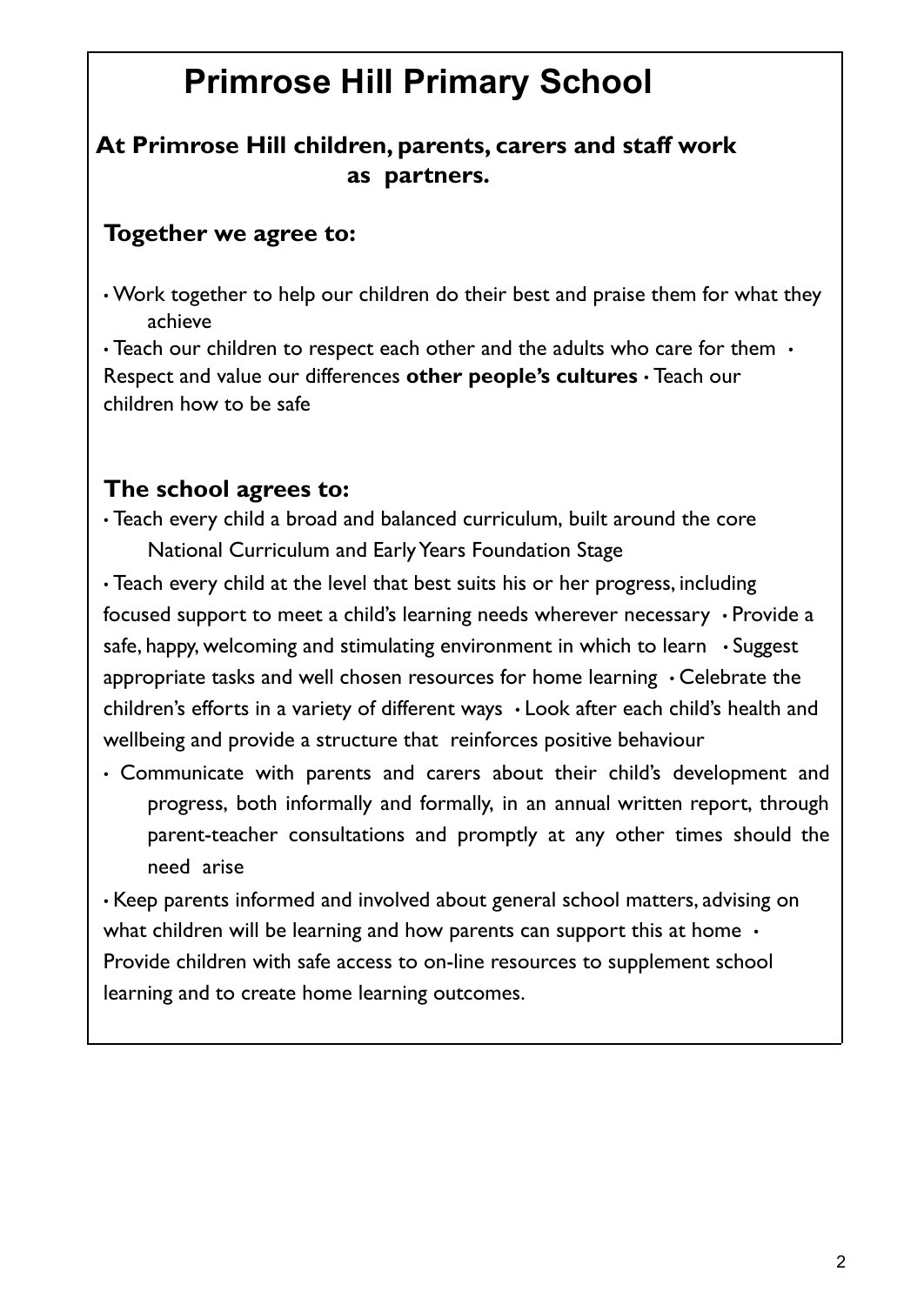# **The Family / Carer agree to:**

• Help the child understand the School's rules and ethos, especially the need to behave sensibly and respectfully to all children and adults in the School • Support the School's Behaviour,Anti-Bullying and Equality Policies • Support the child's participation in all statutory lessons, including PE and educational visits

- Make sure the child arrives at the School on time, well-fed and as rested as possible
- Contact the School about the child's absence on or before the first day of that absence and avoid any non-essential absence during term time
- Collect the child on time and tell the School in advance which adults are authorised to collect the child
- Tell the School when anything happens that may affect the child's learning, wellbeing or behaviour
- Make sure the child wears clothing and footwear suitable for PE, the school environment and current weather conditions
- Provide for a school lunch or healthy packed lunch (according to the School's guidelines) every day, and prevent the child from bringing sweets, chewing gum or fizzy drinks etc. to school
- Inform the School about any medical needs of the child, and support the School's Policy on Medical Conditions
- Promptly tell the School about any changes in family contact details or circumstances
- Supervise children's computer use at home and to make sure email and other on-line communication is used respectfully and appropriately.
- Be respectful of the school when using social media

# **The child agrees to:**

- Attend school every day on time
- Do their best at all times
- Listen to others and think about their feelings
- $\cdot$  Respect and co-operate with other children and adults at school  $\cdot$

Communicate with others respectfully on-line

- Complete any required home learning on time
- Take good care of the School's and other people's property
- Follow the Primrose Promises as shown below